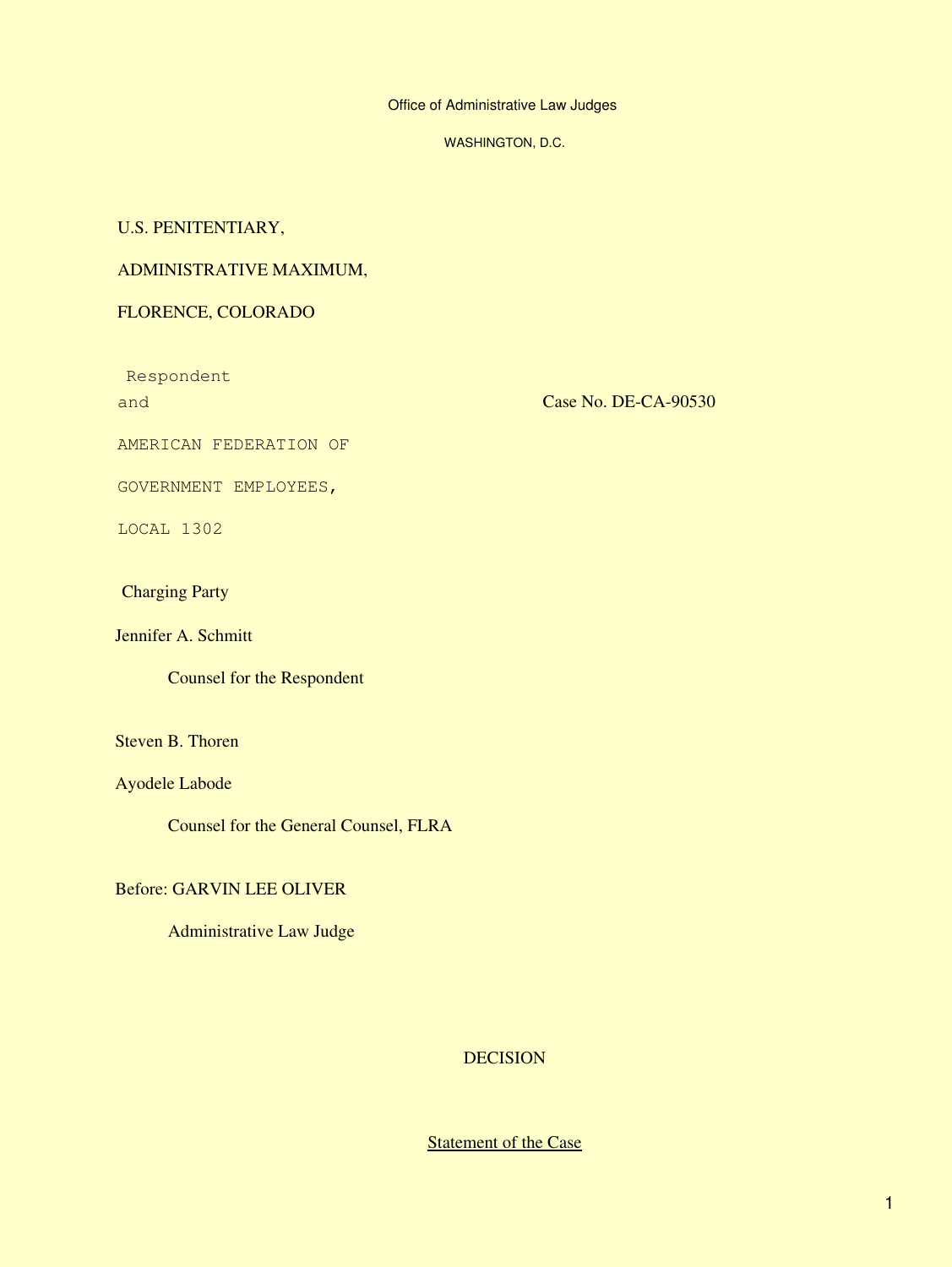The amended unfair labor practice complaint alleges that Respondent, through Warden Michael Pugh, violated section 7116(a)(1) of the Federal Service Labor-Management Relations Statute (the Statute), 5 U.S.C. § 7116(a)(1), by making statements, or otherwise communicating, to employees concerning the Charging Party and its web site which interfered with, restrained, or coerced employees in the exercise of their rights granted under the Statute.

 The General Counsel contends that the Respondent's conduct, through Warden Michael Pugh, violated § 7116(a)(1) when Pugh (1) questioned bargaining unit employee Sean Riggins about the comment that Riggins left on the Union's web site; (2) told Riggins that he did not receive the Quality Step Increase (QSI) initially because of his comment on the Union's web site; (3) said to Riggins that there were dirty staff within the Union; (4) told bargaining unit employee Eric Nicholls that he was not loyal because of his comments on the Union's web site; (5) said to Nicholls that the Union was the most corrupt that he had ever seen; (6) told Nicholls that he had not received his QSI initially because of his comments on the Union's web site, and (7) communicated to Riggins and Nicholls that the Respondent was monitoring the Union's web site, maintaining copies of what employees posted there, and that these matters would be considered with regard to employees' conditions of employment. Each of the statements and conduct allegedly constitutes independent acts of interference, restraint and coercion of employees engaging in activity protected under § 7102, in violation of Statute.

 The Respondent's answer admitted the jurisdictional allegations as to the Respondent, the Union, and the charge, but denied any violation of the Statute. Respondent defends the action on the basis that its actions in viewing the Union's web site do not constitute unlawful surveillance or monitoring because the web site is accessible for any person who has access to the Internet. Respondent contends that Warden Pugh did not make the statements attributed to him; that each discussion of the Union's web site was initiated by Riggins and Nicholls, and the Warden's comments about the web site were an appropriate response to offensive statements which had been made on the Union's web site impugning his reputation.

 For the reasons explained below, I conclude that a preponderance of the evidence supports the alleged violations.

 A hearing was held in Denver, Colorado. The Respondent and the General Counsel were represented by counsel and afforded full opportunity to be heard, adduce relevant evidence, examine and cross-examine witnesses, and file post-hearing briefs. The Respondent and General Counsel filed helpful briefs. Based on the entire record $(1)$ , including my observation of the witnesses and their demeanor, I make the following findings of fact, conclusions of law, and recommendations.

## Findings of Fact

The Union and the Respondent

 The National Council of Prison Locals, American Federation of Government Employees (AFGE) is the exclusive representative of a nationwide consolidated bargaining unit of Bureau of Prison (BOP) employees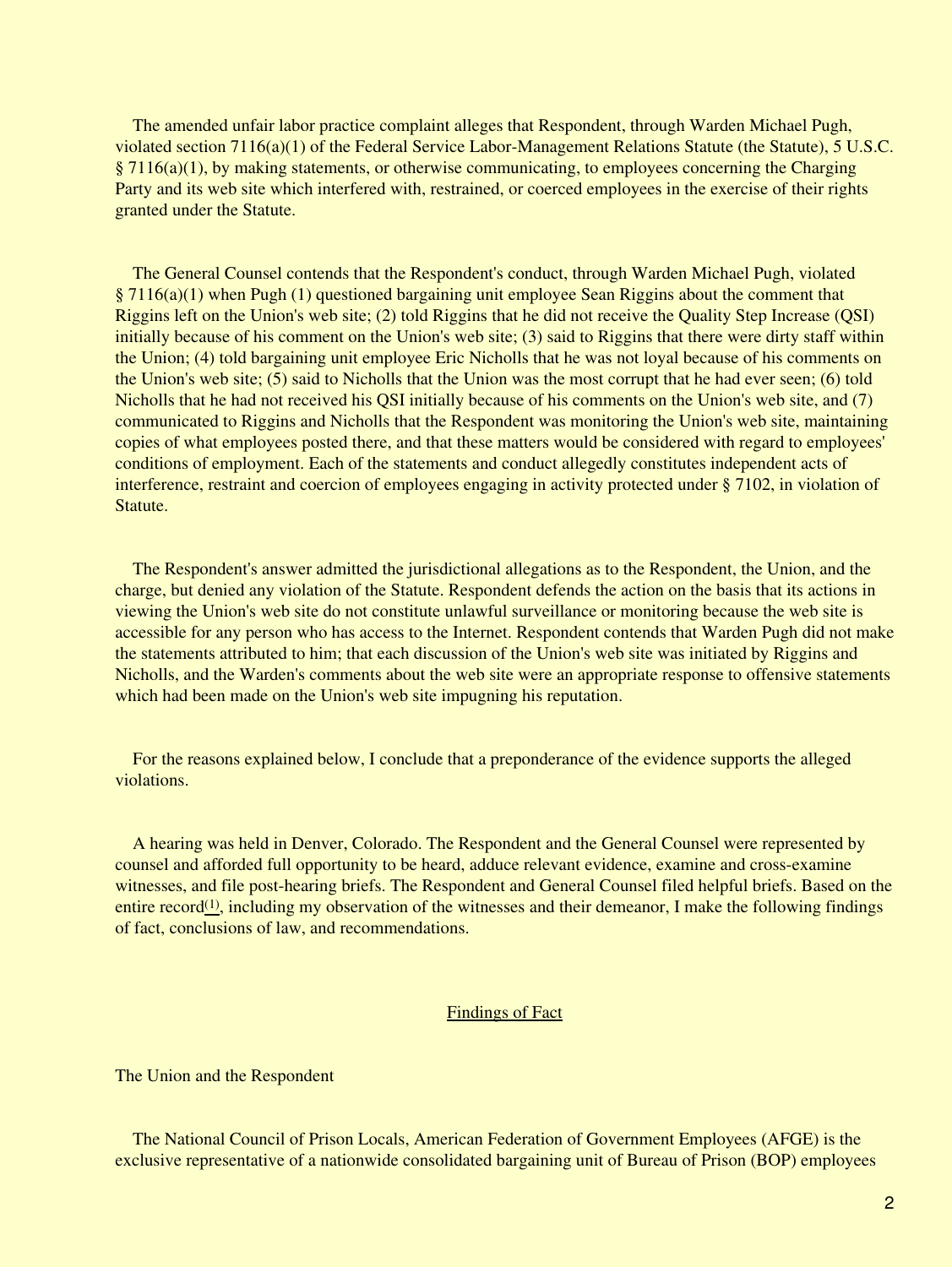appropriate for collective bargaining. The Charging Party (Local 1302, or Union) is an agent of the National Council of Prison Locals, AFGE and represents bargaining unit employees at the Respondent (Administrative Maximum or ADX). ADX houses from 350 to 500 of the BOP's most violent inmates. They are serving average prison sentences of about 40 years.

#### The Union's Web Site and Guest Book

 Local 1302 started its own world wide web site in the late summer of 1998. The purpose of the web site was for the Union's officers to communicate with unit employees on pending labor relations issues, provide links to other local unions and the national union, and provide employees a means to communicate with the Union. Anyone with access to the Internet can view the web site. Most employees do not have Internet access from their duty stations at the ADX.

 The Union maintains a guest book on its web site, which allows those accessing the web site to leave comments for others to see and comment upon, if they choose. The Union, in consultation with its attorneys, established a policy with regard to postings on the guest book, which requires that the person record who is making the posting, and prohibits posting threats, criminal activity, and issues that would affect the security at the ADX.

### Respondent's Reaction to Offensive Comments

 In early 1999, following comments on the Union web site that were viewed by the Respondent as particularly offensive, Warden Michael Pugh asked the ADX Investigations Branch to copy all comments on the web site dating back to August 1998. The comments were maintained in two large three-ring binders in the Warden's office.[\(2\)](#page-12-1) The contents of the binders were arranged alphabetically by the name of each writer, about 55 individuals, and contain hundreds of comments posted on the Union web site through October 1999.

 The Respondent identifies twelve comments reportedly made by three individuals during this period as particularly offensive and impugning the reputation of the warden. (See Appendix A). A single individual reportedly posted eight of these comments. (*Ibid.*, Numbers 3-10). Two other individuals reportedly made two such comments each. (*Id.*, Numbers 1-2, 11-12). Warden Pugh testified that these false and inflammatory statements affected his ability to operate the ADX in a safe and efficient manner as it impacted on how the staff and the inmates viewed and might respond to him as a leader and a warden. The three individuals reportedly making these comments are not involved in this case, and the Respondent does not contend that the comments of Sean Riggins and Eric Nicholls on the web site are of the same nature or constituted flagrant misconduct.

 On at least two occasions, Pugh informed officers of Local 1302 that he was offended by the guest book on the web site and asked that the guest book be removed. The Union refused to do so based on the advice of its attorneys.

Warden Pugh's Meeting With Sean Riggins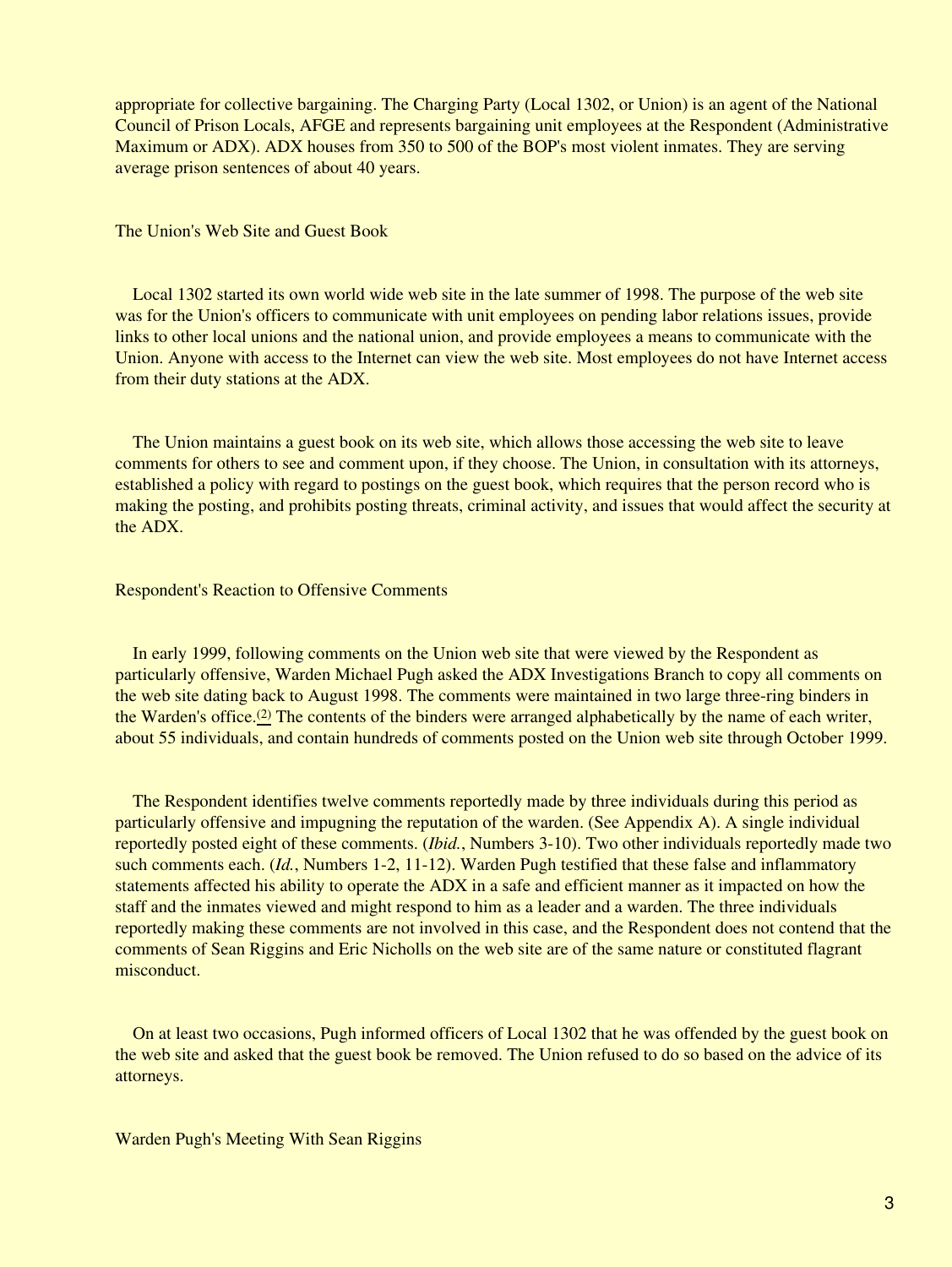On about July 7, 1999, Correctional Officer Sean Riggins visited the Warden's office and asked Warden Pugh why he had not received a QSI based upon his April 1999 performance appraisal and the recommendations of his supervisors. Pugh asked Riggins if he really did not know why he had not received the QSI. Riggins told Pugh that he really did not know, and asked if he was under some sort of investigation or was the problem in his attitude. Pugh responded that it was sort of Riggins' attitude and explained that employees who receive QSIs should be role models to other staff. Pugh then said he would reconsider Riggins' QSI if Pugh decided that Riggins did not know what he was talking about, but if he decided that Riggins did know what he was talking about, he would not even bother. Riggins asked if Pugh would at least speak to his supervisors, and Pugh agreed to do.

 On July 8, 1999, Riggins was called to his supervisors' office. Lieutenants Beaudin and Benavides told Riggins that they had met with the Warden that morning, the Warden had asked them about Riggins, and they had told the Warden that Riggins was a good officer, did his job well, and did not argue or challenge their authority. Riggins thanked them and was told to go to the Warden's office where Warden Pugh was waiting to see him.

 In Riggins' private meeting with the Warden, the Warden told Riggins that he would go ahead and sign for Riggins' QSI. Pugh said the lieutenants had put in a good word for Riggins and decided to sponsor him. The Warden said that Riggins now had a clean slate with him, indicating with his hands the baseball safe sign to confirm what he was saying.

 As the conversation continued, Pugh asked if Riggins still did not know why Pugh did not want to give Riggins the QSI. Riggins replied that he honestly did not know and asked if it had anything to do with the comment that he had left on the Union's web site. The Warden responded that what upset him the most was that Riggins had jumped on the bandwagon right away. Riggins replied that he had not, that he had kept his peace for a long time, but was responding to the comments of others and had been very careful how he worded his comments.

Warden Pugh then pulled a black binder off the shelf, thumbed through it, and read to Riggins the comment Riggins had made on the Union's web site. As of this time, Riggins had posted only one comment on the Union's web site, which was made on February 25, 1999. In that comment, Riggins wrote that while all employees respected the Regional Director (the former Warden), they could not expect management to discipline its own. Riggins also wrote that the Union had strong, competent leadership, and it was ironic that the Warden had done much to strengthen the Local that was giving him such a headache. Riggins went on to write that he agreed with comments made by two other individuals, one of whom had stated that "maybe Congress would like to know about this fiasco." {G.C. Exhibit 3(b), Riggins, February 25, 1999}.

While reading Riggins' web site comment, Pugh accused Riggins of agreeing with two other employees who had posted comments critical of Pugh. Riggins replied that he had agreed with the specific comments they had made, but had never said he agreed with the individuals overall. When Pugh remarked that Riggins was saying in his comment that all management was bad, Riggins also disagreed, pointing out that he had noted how much respect the employees had for the Regional Director, the former warden at ADX.

As this meeting continued, Pugh circled his hands over the binder, and said, "What we have here is some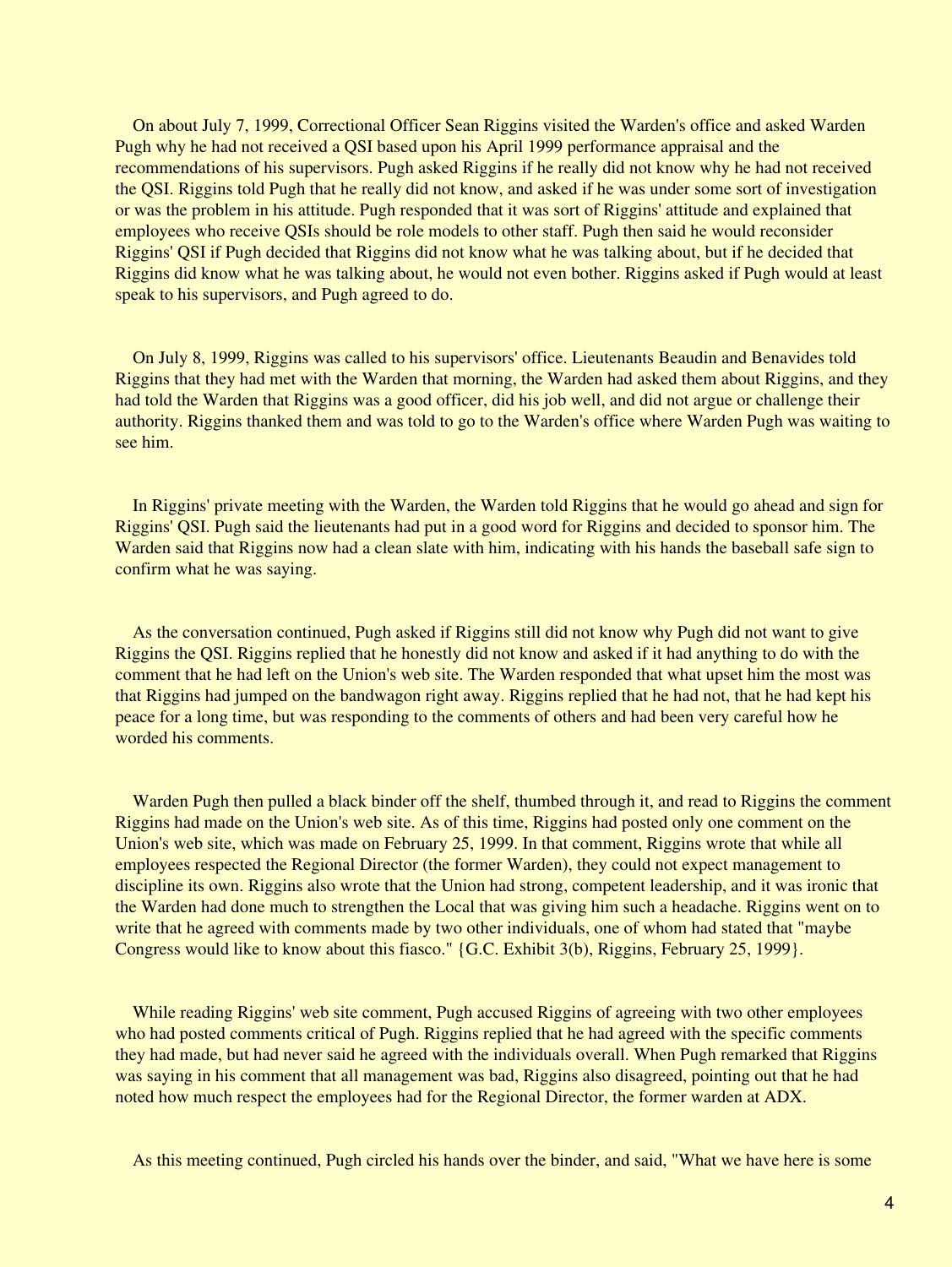dirty staff within the Union trying to get things stirred up on the web site to take the heat off of themselves." Pugh said he knew that some staff members were transferring information between prison gang members. Riggins replied that he had heard rumors about the persons Pugh thought were "dirty," but did not want to hear about it until Pugh had proven the allegations and taken action against those people. Pugh responded that he had access to more information than Riggins, to which Riggins agreed.

 After some inquiries by Riggins concerning the handling of inmate complaints and attacks on officers, and discussion of these matters, Riggins thanked Pugh for the QSI and the meeting ended.<sup>[\(3\)](#page-12-2)</sup>

 Riggins' QSI was effective July 18, 1999. Riggins continued to place entries on the Union's web site after his meetings with Warden Pugh (G.C. Exhibits 3a & 3b; Respondent's Brief, Tabs 13-16.

## Warden Pugh's Meeting with Eric Nicholls

 Correctional Officer Eric Nicholls met with Warden Pugh on August 2, 1999. Nicholls requested the meeting to discuss the QSI for which he had been recommended, but had not received. Following the "get acquainted" portion of the meeting, during which the Warden inquired about Nicholl's career aspirations and family, as the Warden tried to do with all of his staff, Nicholls brought up his own concerns. Pugh said he did not believe that Nicholls was a loyal person because of things that Nicholls had said and done. When Nicholls asked Pugh why he felt that way, Pugh said that he thought that Nicholls knew why. Nicholls said that he had made entries on the Union's guest book web site, but would stand by them and he had not said anything he might regret.

 The Warden responded by saying that he could tell Nicholls exactly what he said and grasped the black binder marked "N-Z." The Warden started thumbing through it while scanning the pages and reading them to himself. At the time of the meeting, Nicholls had made about ten comments on the guest book of the Union's web site. In his various messages, Nicholls had inquired about a possible source of illness at the prison, commented that all correctional officers were "indeed loyal," and the remainder of his comments was along the lines of merely expressing support and thanks for the Union's executive board and "the active members of our union for their time, energy and dedication." (General Counsel Exhibit 3B, Nicholls).

While thumbing through the binder, Pugh asked Nicholls if he would be surprised if told that a few of the staff members were bringing in things for white supremacist leaders incarcerated at ADX. Nicholls replied that he would be surprised. Pugh said that two key players in the Union were bringing things in, that the Union was the most corrupt union he had ever seen, and that he would not even speak to some of the members of the Union's executive board because they did not deserve his time. Pugh also said that one of the Union's national officers was the sickest one of them all. He told Nicholls that the Union leaders or members of the executive board were lying to employees about what Pugh had said or done in an effort to discredit him because of his knowledge of their illegal activities.

With regard to the QSI issue, Pugh told Nicholls that by leaving comments on the guest book, Nicholls was not supporting him, and therefore was not being loyal and did not deserve a QSI.<sup>[\(4\)](#page-12-3)</sup> Nicholls replied that he felt he had supported the Warden and had been loyal to him.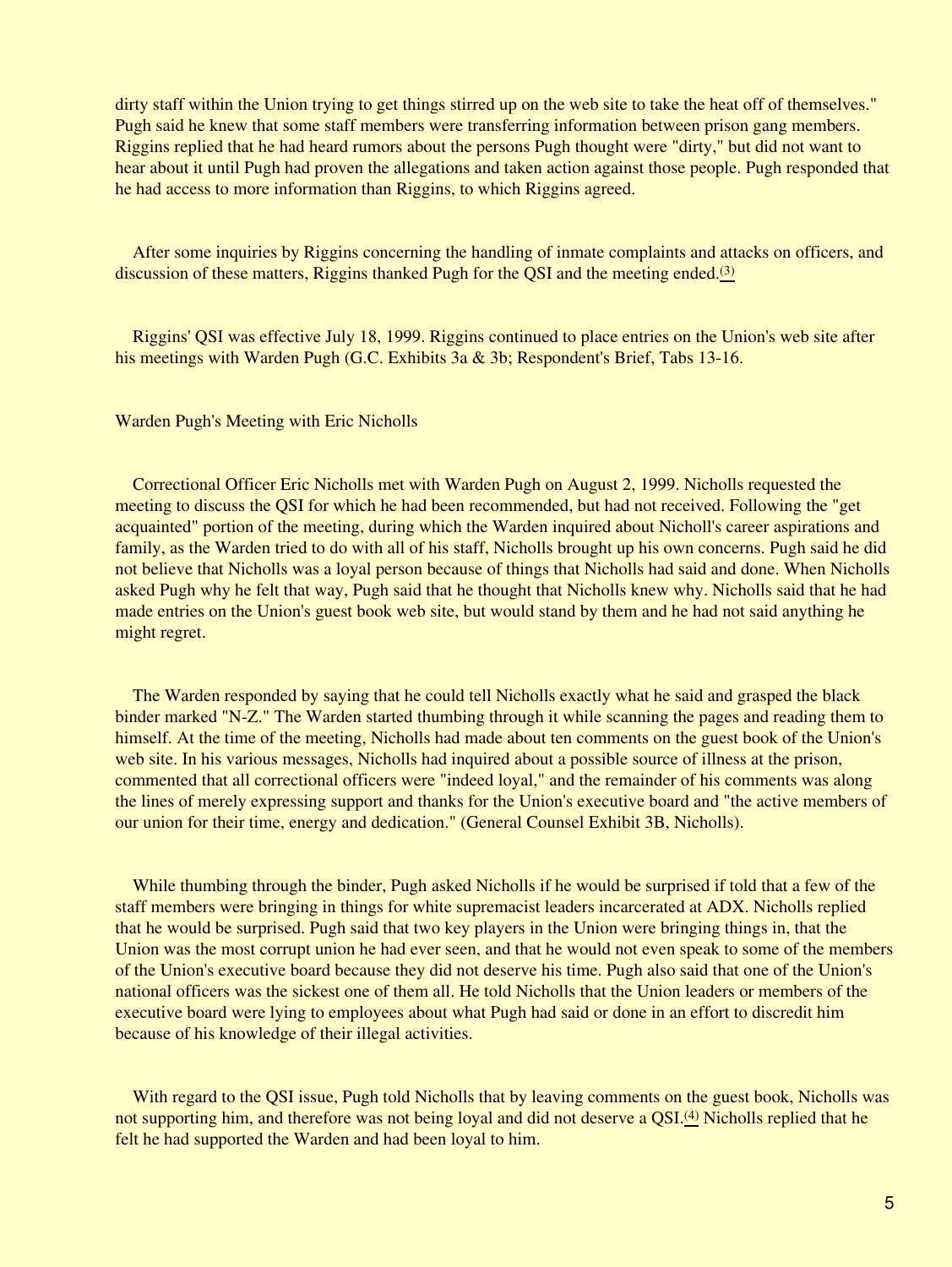The Warden closed the binder without having mentioned any of Nicholls' entries specifically. Pugh told Nicholls that his slate was clean. Pugh would go ahead and process the QSI.

 A week or two later Nicholls was called to the Warden's office where Warden Pugh gave him a QSI certificate. The effective date of his pay increase was August 1, 1999.

#### Discussion and Conclusions

Section 7102 of the Statute protects each employee in the exercise of the right to form, join, or assist a labor organization, or to refrain from any such activity, without fear of penalty or reprisal. Section  $7116(a)(1)$ provides that it is an unfair labor practice for an agency to interfere with, restrain, or coerce any employee in the exercise by the employee of such right.

 It is a fundamental right under the Statute for unions and employees to communicate with one another without the fear of reprisal from management, including "[t]he right of Federal employees under section 7102 of the Statute to publicize matters affecting unit employees' terms and conditions of employment." *Scott Air Force Base, Illinois and National Association of Government Employees, Local R7-23, SEIU,*

*AFL-CIO*, 34 FLRA 1129, 1135 (1990) (collecting cases regarding contacts with the press, public officials, or use of agency facilities). Although the present case does not involve communication between the union and employees using the *agency's* facilities, cases concerning such communication are instructive in this area. In *Department of Labor, Office of Workers' Compensation Programs, Branch of Special Claims and Stephanie E. Garland*, 11 FLRA 77 (1983) the Authority held that the agency violated the Statute by removing and prohibiting the posting of notices on an employee bulletin board, thereby interfering with the right of union officials to communicate directly with employees and for employees to seek assistance from union representatives.

 The ability for the Union and employees to communicate with each other was a primary purpose of the Union's establishing the web site and the guest book in this case. Of course, the right to communicate is not an unfettered one. As the Union recognized in establishing its public web site and guest book, the release of information to outside parties which would jeopardize the Respondent's mission as a penal institution would not be protected.[\(5\)](#page-12-4) *Bureau of Prisons, Federal Correctional Institution, Danbury, Connecticut*, 17 FLRA 696-97 (1985).

 The Authority has held that the standard for determining whether management's statement or conduct violates section 7116(a)(1) of the Statute is an objective one. The question is whether, under the circumstances, the statement or conduct would tend to coerce or intimidate the employee in the exercise of rights protected by the Statute, or whether the employee could reasonably have drawn a coercive inference from the statement. Although the circumstances surrounding the making of the statement are taken into consideration, the standard is not based on the subjective perceptions of the employee or the intent of the employer. *U.S. Department of Agriculture, U.S. Forest Service, Frenchburg Job Corps, Mariba, Kentucky*,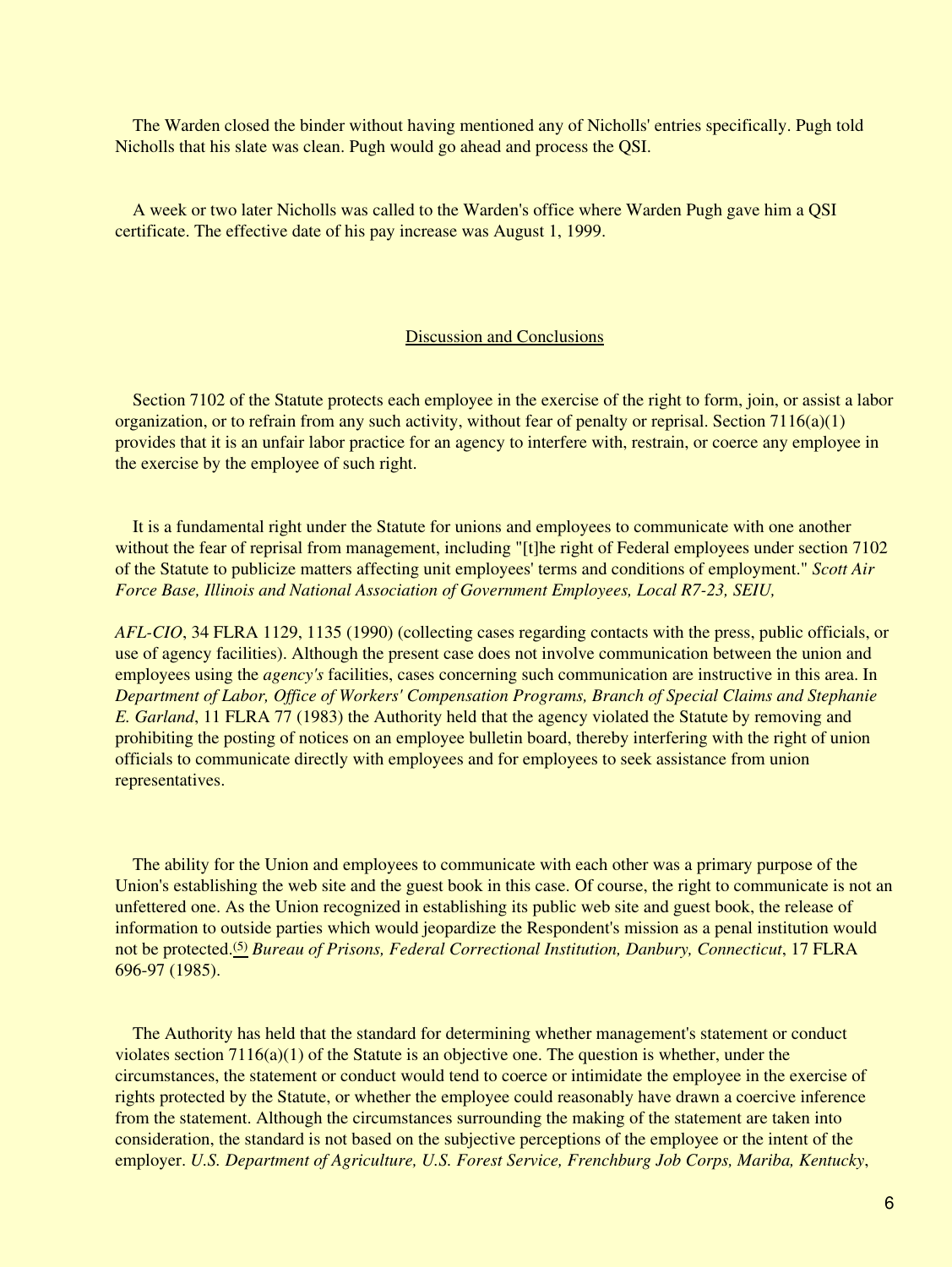Statements to Riggins and Nicholls about Their Comments on the Web Site

 The record reflects that Warden Pugh told bargaining unit employees Riggins and Nicholls words to the effect that they did not initially receive recommended QSIs because of their comments on the Union's web site. By such conduct, and by questioning Riggins and Nicholls about their comments on the web site in the context of discussions about their qualifications for QSIs, the obvious inference to be drawn from Pugh's statements was that the employees' communications with the Union would be considered in determining their conditions of employment. The employees could reasonably have drawn a coercive inference from the statements, thus interfering with their rights to assist and communicate with the Union. Such conduct violated section 7116(a)(1) of the Statute, as alleged.

 The record also reflects that, during the meetings with Riggins and Nicholls, Warden Pugh clearly communicated the message that the Respondent was monitoring the Union's web site, maintaining copies of what employees posted there, and that these postings may be considered with regard to employees' conditions of employment.

 I agree with the General Counsel that, in this respect, Respondent, through Warden Pugh, separately violated section 7116(a)(1) of the Statute. Warden Pugh clearly sent the message that he would consider the postings when deciding whether employees received awards, such as QSIs. As acknowledged by the General Counsel, it is not the Respondent's monitoring of the Union's web site that is the alleged violation. The Union's web site is a public forum, open for reading by the public, and the Respondent's monitoring of the guest book on the web site is no different than would be the Respondent's reading of an employee's letter to the editor in a union's newspaper. Rather, the violation here is the combination of circumstances: the Respondent, through Warden Pugh, communicating to employees that it is monitoring the web site, maintaining copies of the comments that employees post there, *and* will consider the protected comments of employees in determining their conditions of employment. An employee would "think twice" about using this means to communicate with the Union in such circumstances. If an employee has to think twice before exercising a statutory right, the employee's right has been interfered with. *Department of the Treasury, Internal Revenue Service, Louisville District*, 11 FLRA 290, 298 (1983). The Respondent's action would chill the "uninhibited, robust, and wide-open debate" favored in both private and public sector labor relations. *Old Dominions Branch No. 496, National Association of Letter Carriers, AFL-CIO v. Austin*, 418 U.S.  $264, 273 (1974) \cdot \frac{(6)}{6}$  $264, 273 (1974) \cdot \frac{(6)}{6}$  $264, 273 (1974) \cdot \frac{(6)}{6}$ 

Statements to Riggins and Nicholls about the Union

 As set forth in more detail above, the record reflects that Warden Pugh told Riggins during their conversation that there were "some dirty staff" within the Union transferring information between prison gang members and "trying to get things stirred up on the web site to take the heat off themselves." Pugh told Riggins that he had access to more information than Riggins. Pugh also told Nicholls during their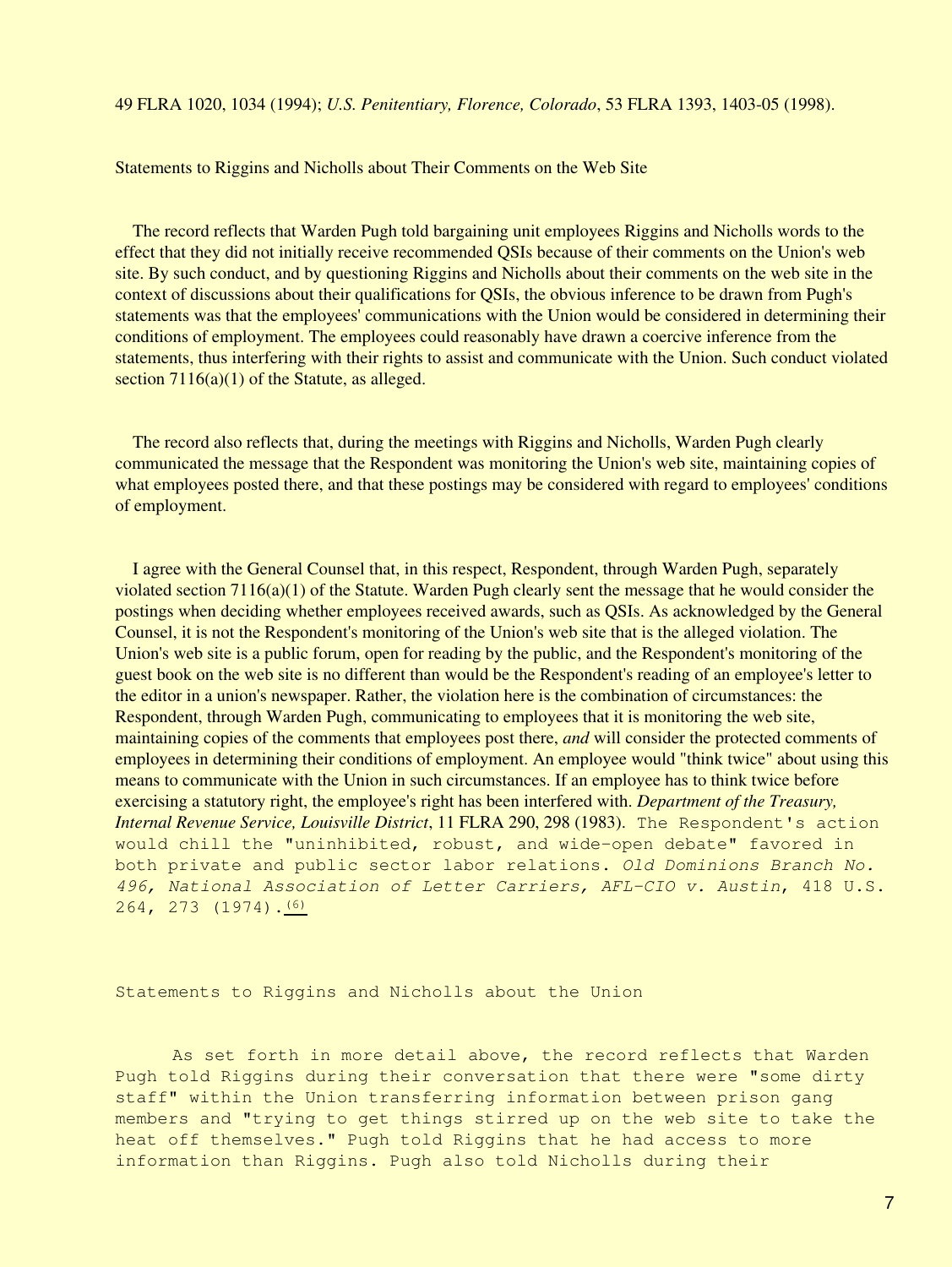conversation that the Union was the most corrupt union he had ever seen, that two key players in the Union were illegally bringing things in the prison, and that the Union leaders or members of the executive board were lying to employees about what Pugh had said or done in an effort to discredit him because of his knowledge of their illegal activities.

 The General Counsel contends that these statements to Riggins and Nicholls were made in a context that was coercive and violated section  $7116(a)(1)$  of the Statute. According to the General Counsel, given how this discussion occurred, the obvious interpretation of a reasonable employee would be that the Warden was saying that those involved in the Union and posting comments on the web site are or may be dirty or corrupt, and this interpretation would tend to chill any participation in the Union that an employee may engage in, even though such participation is clearly protected by section 7102 of the Statute.

 "[O]utside of a representational context, section 7116(e) protects the expression of personal views, arguments or opinions by management, employees, or union representatives as long as such expression contains no threat of reprisal or force or promise of benefit or was not made under coercive conditions." *Oklahoma City Air Logistics Center, Tinker air Force Base, Oklahoma*, 6 FLRA 159, 161 (1981).

 The statements contained no explicit threat of reprisal or force or promise of benefit. The determination of whether the statements were otherwise "made under coercive conditions" must, as noted above, be an objective one, based upon whether the action would tend to coerce a reasonable employee.

 These statements were made in the context of a discussion by Warden Pugh of whether Riggins and Nicholls initially deserved QSIs in light of their postings on the Union web site. In their comments on the web site, both Riggins and Nicholls had expressed support for the leadership of the Union. Warden Pugh's comments to the effect that key leaders in the Union were engaged in illegal activity and that the Union was corrupt would discourage a reasonable employee from continuing to express such support and, in this way, assisting the Union. Made in the context of a discussion of their QSIs and protected communication with the Union, I conclude that the statements were made under coercive conditions and violated section 7116(a)(1), as alleged. As Judge Learned Hand stated in *NLRB v. Federbush Co*., 121 F. 2d 954, 957 (2nd Cir., 194l):

Words are not pebbles in alien juxtaposition; they have only a communal existence; and not only does the meaning of each interpenetrate the other, but all in their aggregate take their purport from the setting in which they are used, of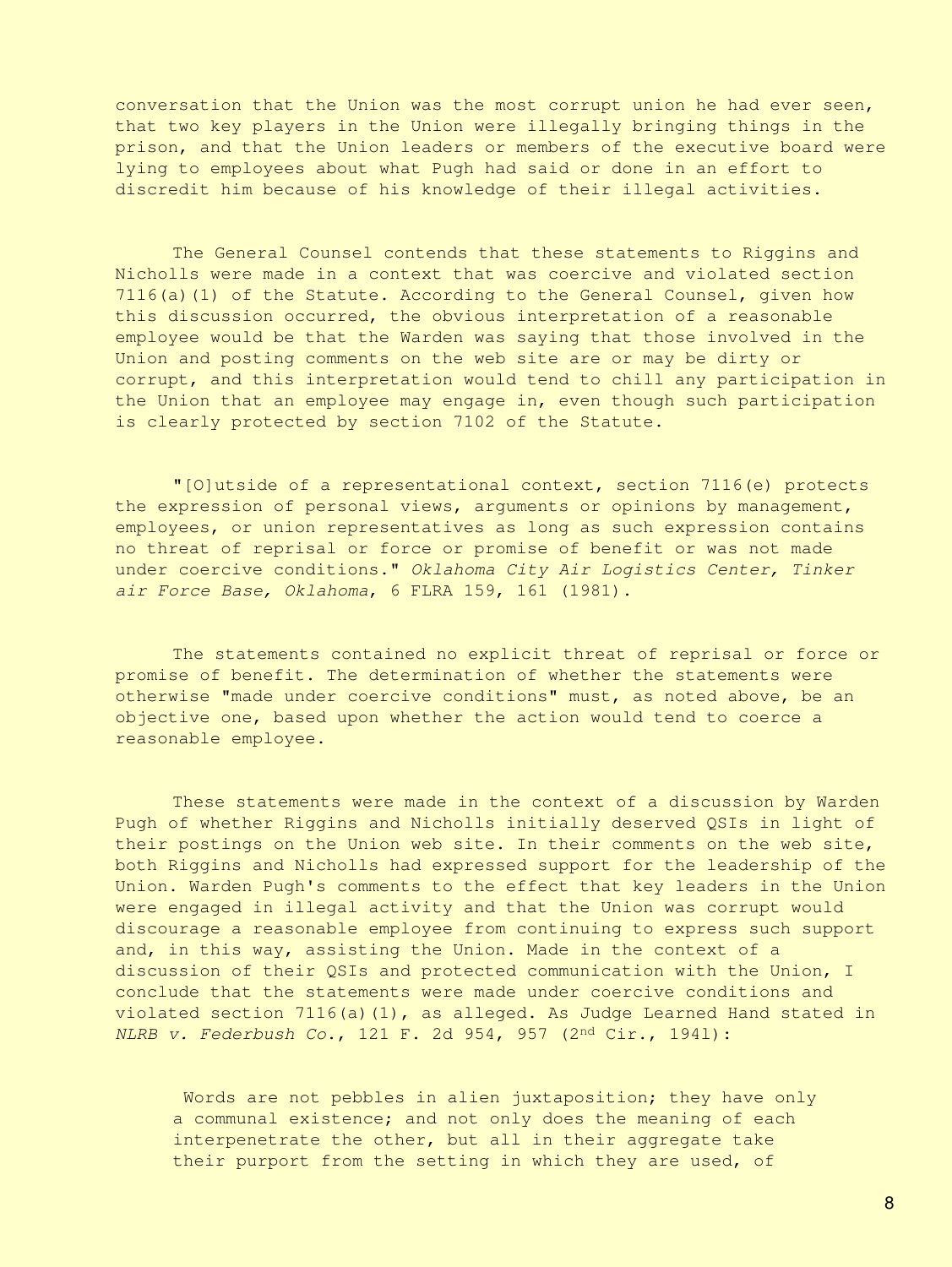which the rela-tion between the speaker and the hearer is perhaps the most important part. What to an outsider will be no more than the vigorous presentation of a conviction, to an employee may be the manifestation of a determination which it is not safe to thwart.

 Based on the above findings and conclusions, it is recommended that the Authority issue the following Order:

#### ORDER

 Pursuant to section 2423.41(c) of the Federal Labor Relations Authority's Rules and Regulations and section 7118 of the Statute, it is hereby ordered that the U.S. Penitentiary, Administrative Maximum, Florence, Colorado shall:

1. Cease and desist from:

 (a) Making statements, comments, or in any like or related manner interfering with, restraining, or coercing its employees in the exercise of their rights assured by the Statute to form, join, or assist the American Federation of Government Employees, Council of Prison Locals, Local 1302 (the Union), the agent of the exclusive representative of its employees, freely and without fear of penalty or reprisal, including the right of employees to communicate with the Union through its guest book on its web site.

 (b) In any like or related manner interfering with, restraining or coercing its employees in the exercise of their rights assured by the Federal Service Labor-Management Relations Statute.

 2. Take the following affirmative action in order to effectuate the purposes and policies of the Federal Service Labor-Management Relations Statute:

 (a) Post at its facilities copies of the attached Notice on forms to be furnished by the Federal Labor Relations Authority. Upon receipt of such forms, they shall be signed by the Warden and shall be posted and maintained for 60 consecutive days thereafter, in conspicuous places, including all bulletin boards and other places where notices to employees are customarily posted. Reasonable steps shall be taken to insure that such Notices are not altered, defaced, or covered by any other material.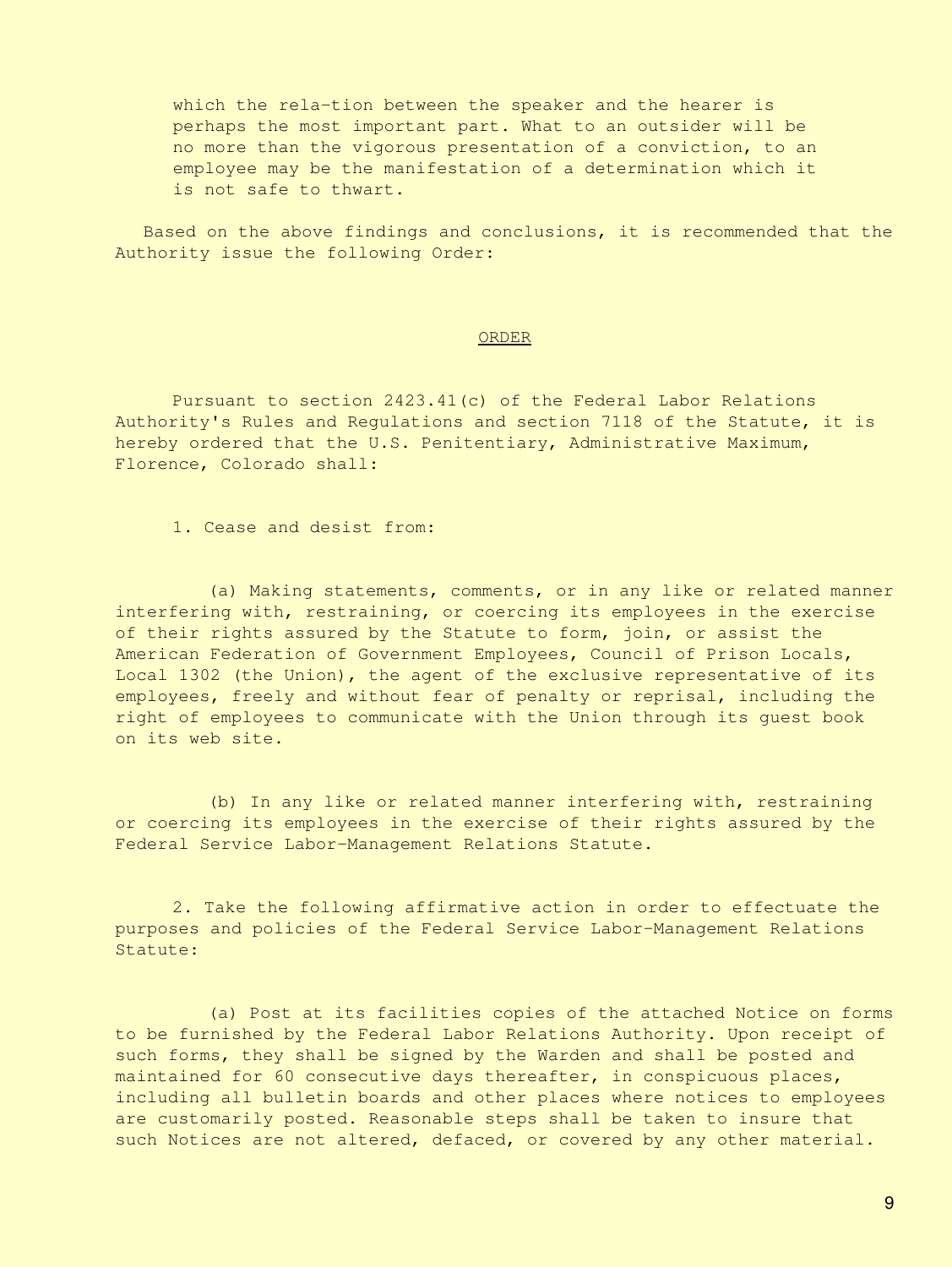(b) Pursuant to section 2423.41(e) of the Authority's Rules and Regulations, notify the Regional Director of the Denver Region, in writing, within 30 days from the date of this Order, as to what steps have been taken to comply herewith.

Issued, Washington, DC, April 26, 2000

#### GARVIN LEE OLIVER

Administrative Law Judge

NOTICE TO ALL EMPLOYEES

POSTED BY ORDER OF THE

FEDERAL LABOR RELATIONS AUTHORITY

The Federal Labor Relations Authority has found that the U.S. Penitentiary, Administrative Maximum, Florence, Colorado violated the Federal Service Labor-Management Relations Statute and has ordered us to post and abide by this notice.

We hereby notify our employees that:

WE WILL NOT make statements, comments, or in any like or related manner interfere with, restrain, or coerce our employees in the exercise of their rights assured by the Statute to form, join, or assist the American Federation of Government Employees, Council of Prison Locals, Local 1302 (the Union), the agent of the exclusive representative of our employees, freely and without fear of penalty or reprisal, including the right of employees to communicate with the Union through its guest book on its web site.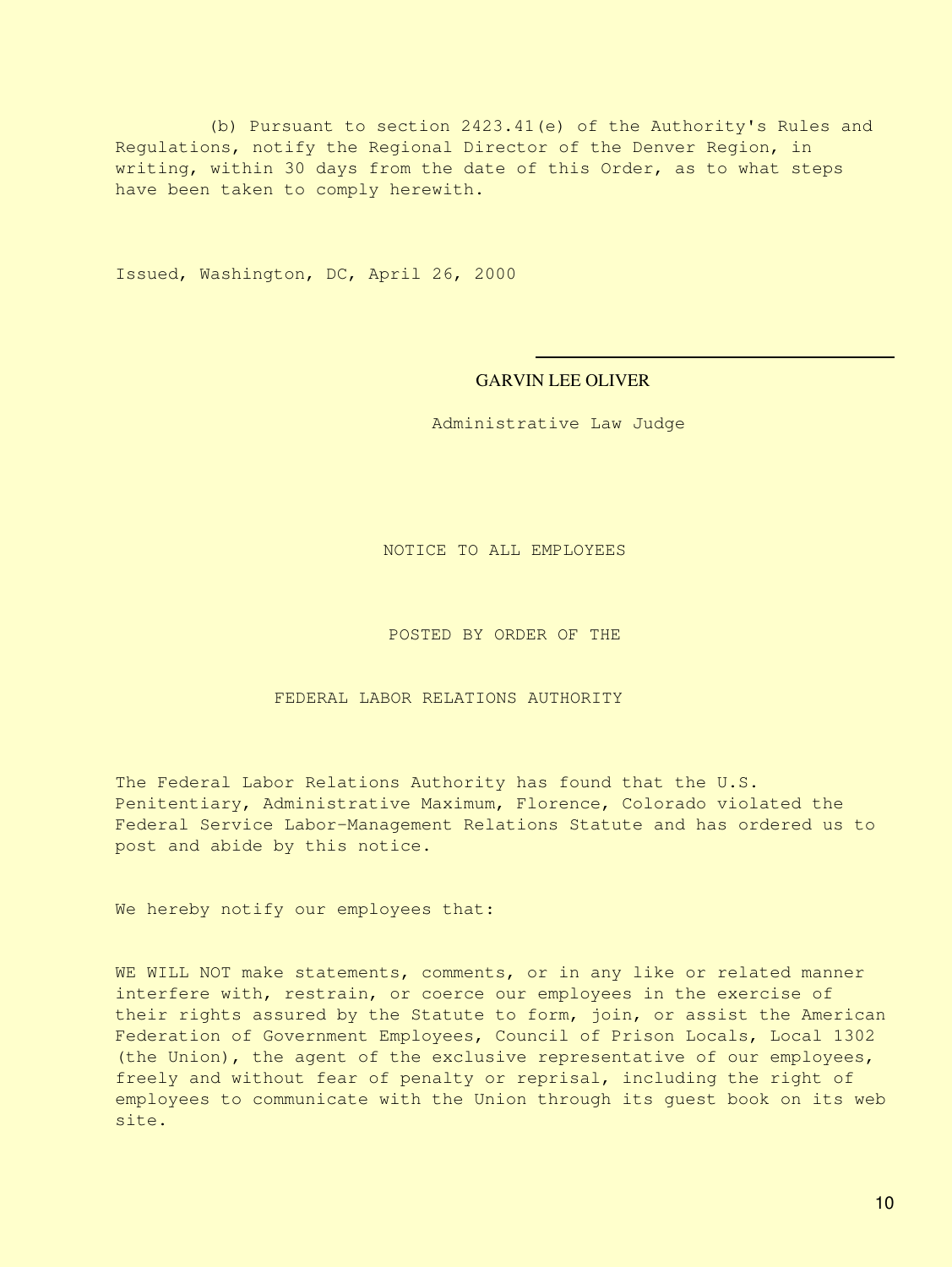WE WILL NOT in any like or related manner interfere with, restrain or coerce our employees in the exercise of their rights assured by the Federal Service Labor-Management Relations Statute.

(Activity)

Date: \_\_\_\_\_\_\_\_\_\_\_\_\_\_\_ By: \_\_\_\_\_\_\_\_\_\_\_\_\_\_\_\_\_\_\_\_\_\_\_\_\_\_

(Signature) (Title)

This Notice must remain posted for 60 consecutive days from the date of posting and must not be altered, defaced or covered by any other material.

If employees have any questions concerning this Notice or compliance with any of its provisions, they may communicate directly with the Regional Director of the Federal Labor Relations Authority, Denver Region, 1244 Speer Boulevard, Suite 100, Denver, CO 80204-3581, and whose telephone number is: (303) 844-5224.

#### APPENDIX A

1. "Through his binos he did adora-little bikinis poolside in Mora-the local law came- and witnessed the shame- in that town he voyeured no mora. Someone was there who did see-such an act of infamy-Washington did say you're leaving today-just stay away from the pools in D.C." (2/9/99)

2. "Give us a Warden that cares about staff and get rid of the rebounding self-esteem refugee. Considering the amount of time he's been here, he has caused more discontent and controversy than the average Anti-Christ." (2/5/99)

3. "Last Message from Berlin. The Fuhrer has gone insane. The evil Nazi dictator is preparing to flee with his plunder and has begun his scorched earth policy. (8/13/99)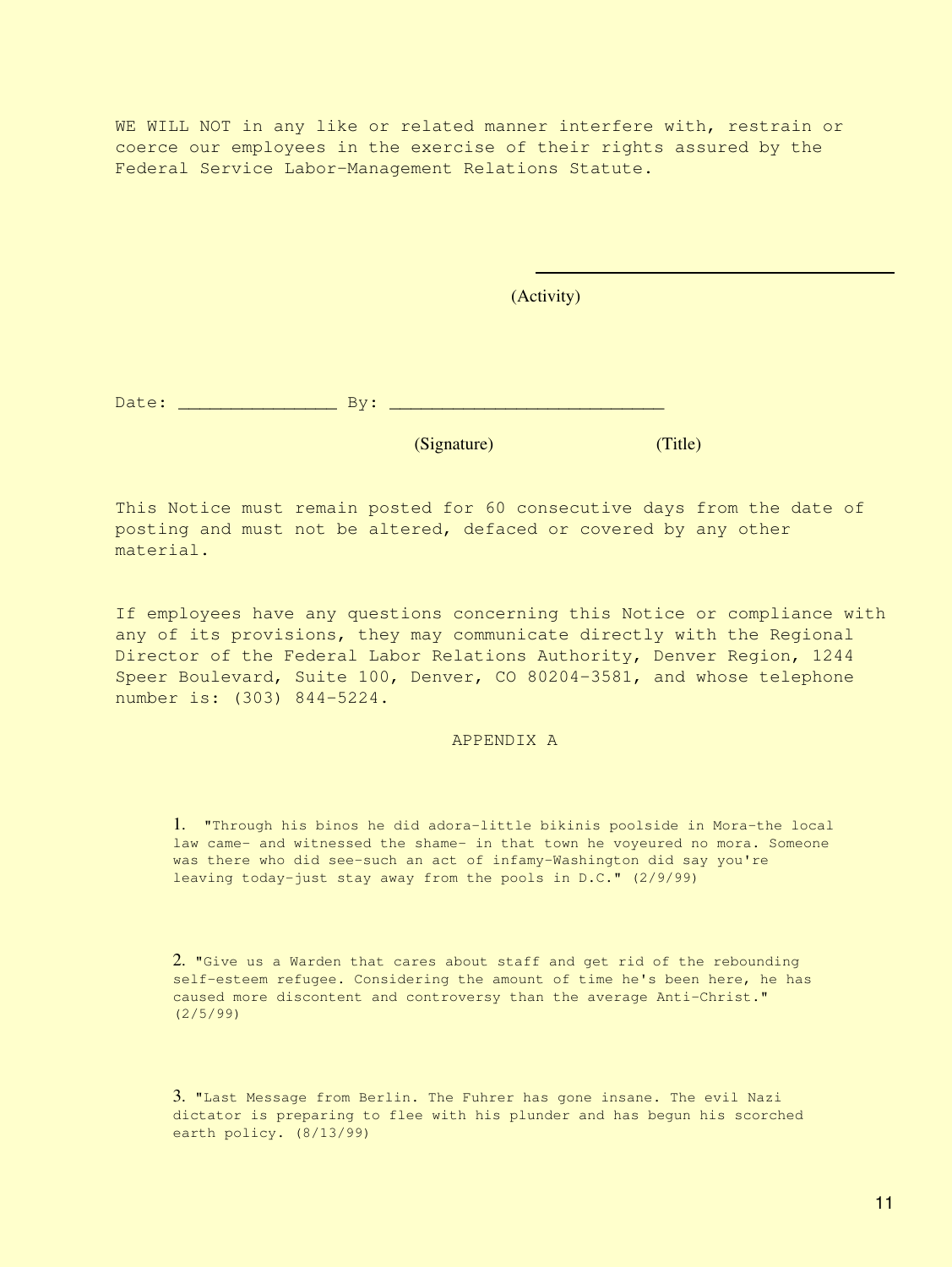4. "Funny how our Warden made sure they skipped my unit. From the look on his face yesterday, he seemed on verge of "going postal." I hope it was nothing I wrote. Anyone know where I can pick up a lightweight kevlar vest? By the way, I think I found his dirty staff member. It can only be the Warden himself." (8/12/99)

5. "Make no mistake this Warden is behaving like a Nazi." (8/7/99)

6. "It seems like the harder our little dictator struggles to remove it, the farther his cranium seems to plunge into his rectal orifice." (5/3/99)

7. "As I think about which news agency would best handle reporting our warden's incompetence, lack of tact, Nazi-like investigations and discrimination, I can't help but wonder if it wouldn't be best to wait until this summer when the public swimming pools are open. They will obviously follow him around. Who knows what they might discover about him. Maybe they will catch him in some clandestine meeting with a house mouse or just wearing a trenchcoat with candy in the pockets. One never knows what one will find in a Nazi's closet." (5/1/99)

8. "Like his 1950's predecessor of paranoia, Senator Joseph McCarthy, he tells anyone who will listen that there are communists in the government or in the case of our warden, "dirty staff" in the ADX . Just as Joseph McCarthy did, our warden announces unusually high percentages with absolutely no truth. If the warden has proof of dirty staff then he should walk them out. I won't tolerate dirty staff myself. If he has no proof he should shut his mouth . Personally, I think he is just trying to break up the unity of our union by creating paranoia. Then again he could just be delusional. Anyone can make unfounded allegations. For example, I could say that one percent of all the Bureau wardens are pedophiles with binoculars that like to watch children at public swimming pools." (4/29/99)

9. "Is the Warden really an inept alien in disguise or the illegitimate child of Adolph Hitler and Eva Braun, raised by fugitive Nazis?" (2/14/99)

10. " I hope our famous CEO is talented at bending over & grabbing his ankles as he is at eating cheese. His highly questionable management techniques are only surpassed by those of Adolph Hitler. One would think that he would of understood by now that Nazi tactics will not be tolerated by us!" (2/12/99)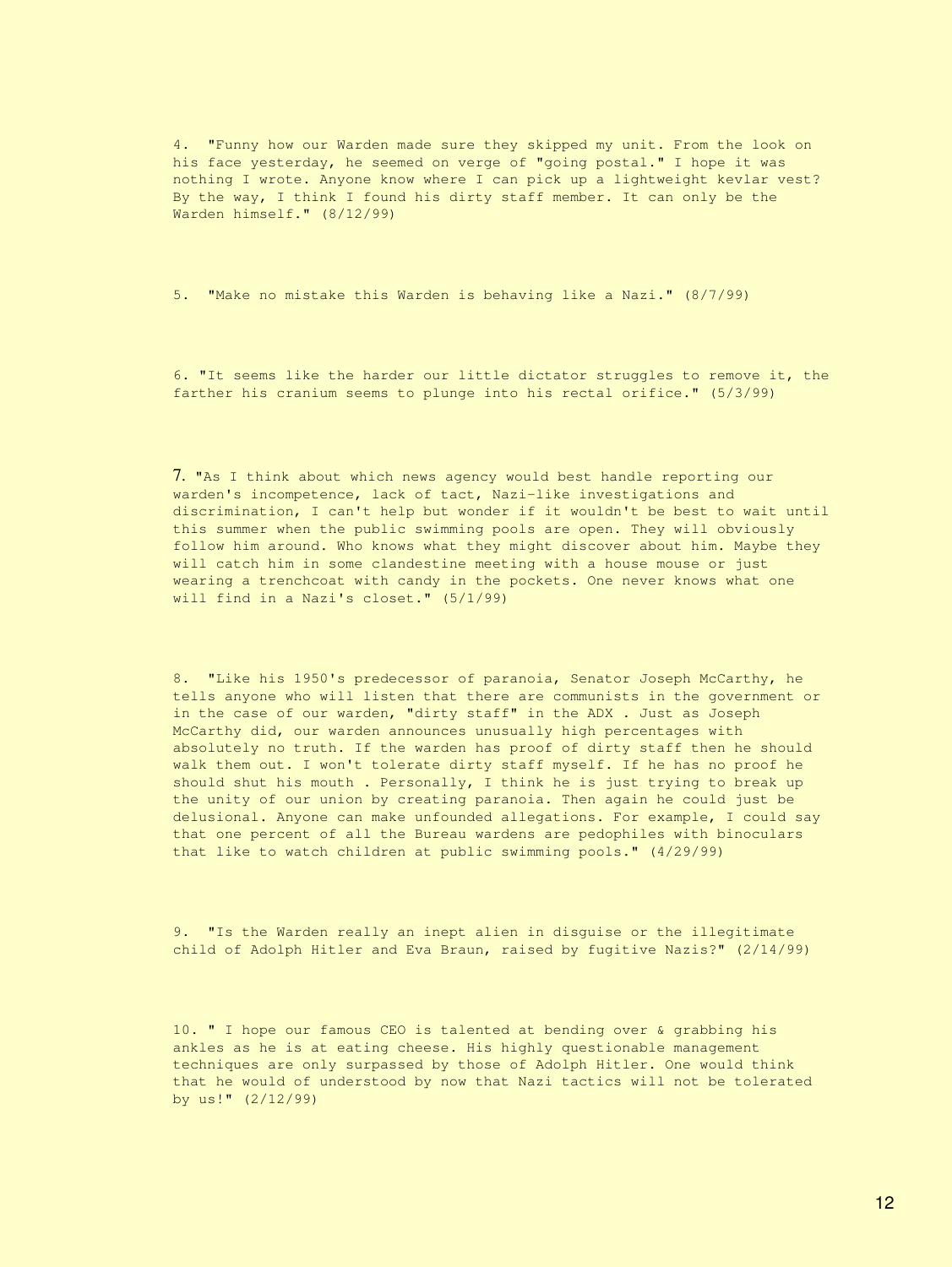11. "Soon Giovanni, we will be able to say "stick a fork in that pissclam he's done." (7/16/99)

12. "I have to comment on the latest actions of our deranged, power-crazed piece of shit warden. This lunatic does not have the authority to transfer bargaining unit staff to another institution against thier will. This employee has done nothing wrong and is being moved because this mentally ill CEO feels that he is disruptive. Who is next? I am disruptive. I dare him to try it with me. He does not have the onions. The real disruptive force in OUR ADX is Punk Pugh. He needs to be forced out. We will stop this violation of rights by means necessary. We all need to realize that if this coward is hiding behind his "authority is not stopped, we are next. This Local is with our Brother in this struggle and will not let this harassment, retaliation, racism, union busting, and abuse of power continue." (4/28/99)

<span id="page-12-0"></span>1. The General Counsel's unopposed motion to correct the transcript is granted; the transcript is corrected as set forth therein.

<span id="page-12-1"></span>2. Copies of the binders, each 2½ to 3 inches thick, were admitted as G.C. Exhibits 3(a) and 3(b). Warden Pugh acknowledged that they contained copies of the comments made on the guest book in the Union's web site.

<span id="page-12-2"></span>3. Warden Pugh recalled meeting with Riggins about the QSI, but did not recall the date. Pugh denied questioning Riggins about his comments on the Union's web site, but recalled discussing the web site with Riggins based on questions that Riggins raised. Pugh acknowledged giving Riggins his opinion that certain staff members had engaged in misconduct and were using the Union web site as a shield. The Warden specifically denied telling Riggins that he did not receive a QSI because of his comments on the web site. In making the above findings, I have credited the detailed and specific testimony of Riggins. I found his testimony inherently probable in light of all the testimony and the surrounding circumstances.

<span id="page-12-3"></span>4. Pugh testified that he and Nicholls had a general discussion about the web site based on questions that Nicholls brought up, but he specifically denied questioning Nicholls about his comments on the web site and stating that Nicholls was not loyal because of his comments. The Warden acknowledged that he was familiar with Nicholls' comments on the web site, may even have reviewed them at the meeting, but did not find the comments particularly offensive, although "[t]here were some people, and I can't tell you if Eric or Mr. Nicholls falls into this category . . . who did not make offensive comments, but they certainly showed support for other folks who did." Pugh also specifically denied telling Nicholls that Local 1302 was the most corrupt union he had ever seen. (Tr. 74-78). In making the above findings, I found Nicholls' account of what occurred at the meeting to be inherently probable in light of all the surrounding circumstances.

<span id="page-12-4"></span>5. An employee can be disciplined for remarks or actions that exceed the boundaries of protected activity and constitute flagrant misconduct. See footnote 6, *infra*.

<span id="page-12-5"></span>6. The Authority noted in *Department of the Air Force, Grissom Air Force Base, Indiana,* 51 FLRA 7, 11-12 (1995):

 A union representative has the right to use "'intemperate, abusive, or insulting language without fear of restraint or penalty'" if he or she